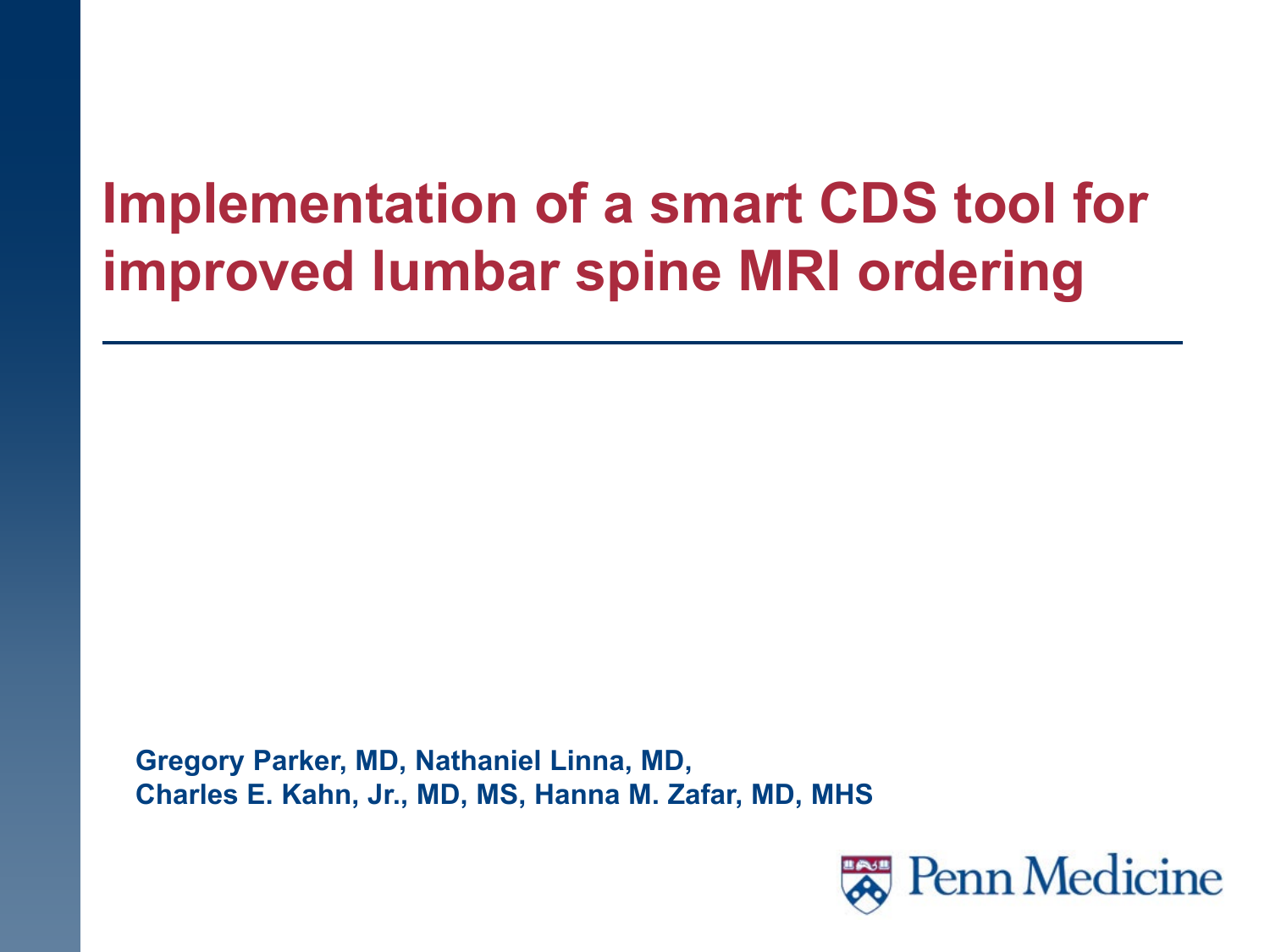# **Background**

- Under Public Law 113-93 (Protecting Access to Medicare Act of 2014) the Centers for Medicare & Medicaid Services (CMS) requires physicians who order advanced imaging exams to interact with a Clinical Decision Support (CDS) system that relies on established Appropriate Use Criteria (AUC).
- If there is not compliance with the AUC mandate of P.L. 113-93 and documentation of a consult to a qualified CDS entity, providers will not receive Medicare payment for the procedure after the educational and testing period is completed on **December 31, 2021.**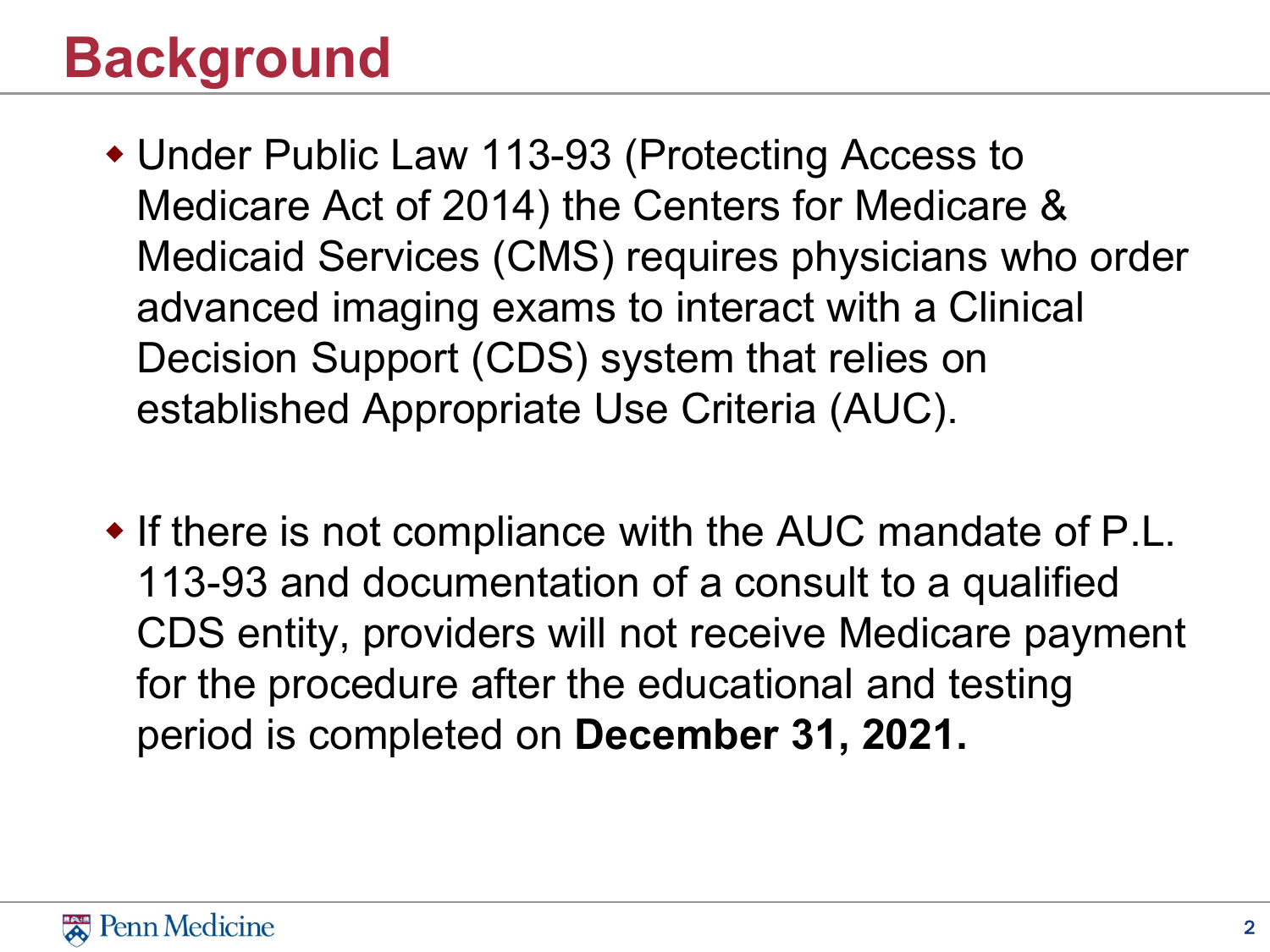## **Current Condition**

#### **Problem Statement:**

- Advanced imaging with lumbar spine (LS) MRI for patients with nonspecific low back pain is inconsistent with high-value care
- Lumbar Spine MRI exams categorized as 'No Score' by CDS represent a lost educational opportunity for ordering providers. These 'No Score' orders are predominantly due to the use of free text only

#### **Project Scope:**

 Compare rates of 'No Score' orders before and after implementation of an AI tool between subspecialty spine surgery clinicians, who generate the largest volume of MR Lumbar Spine orders, and all orthopedic providers

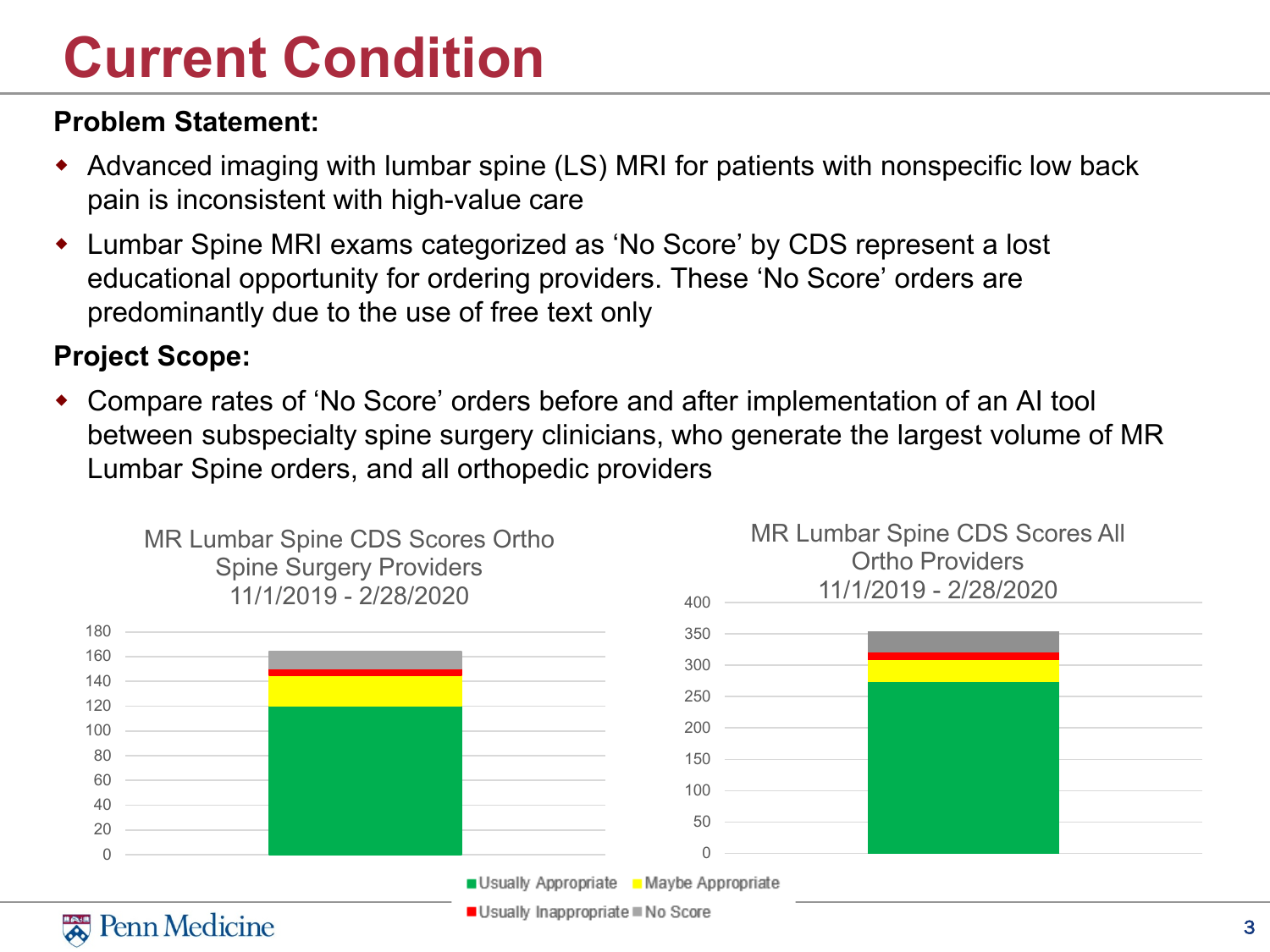### **Root Cause Analysis**

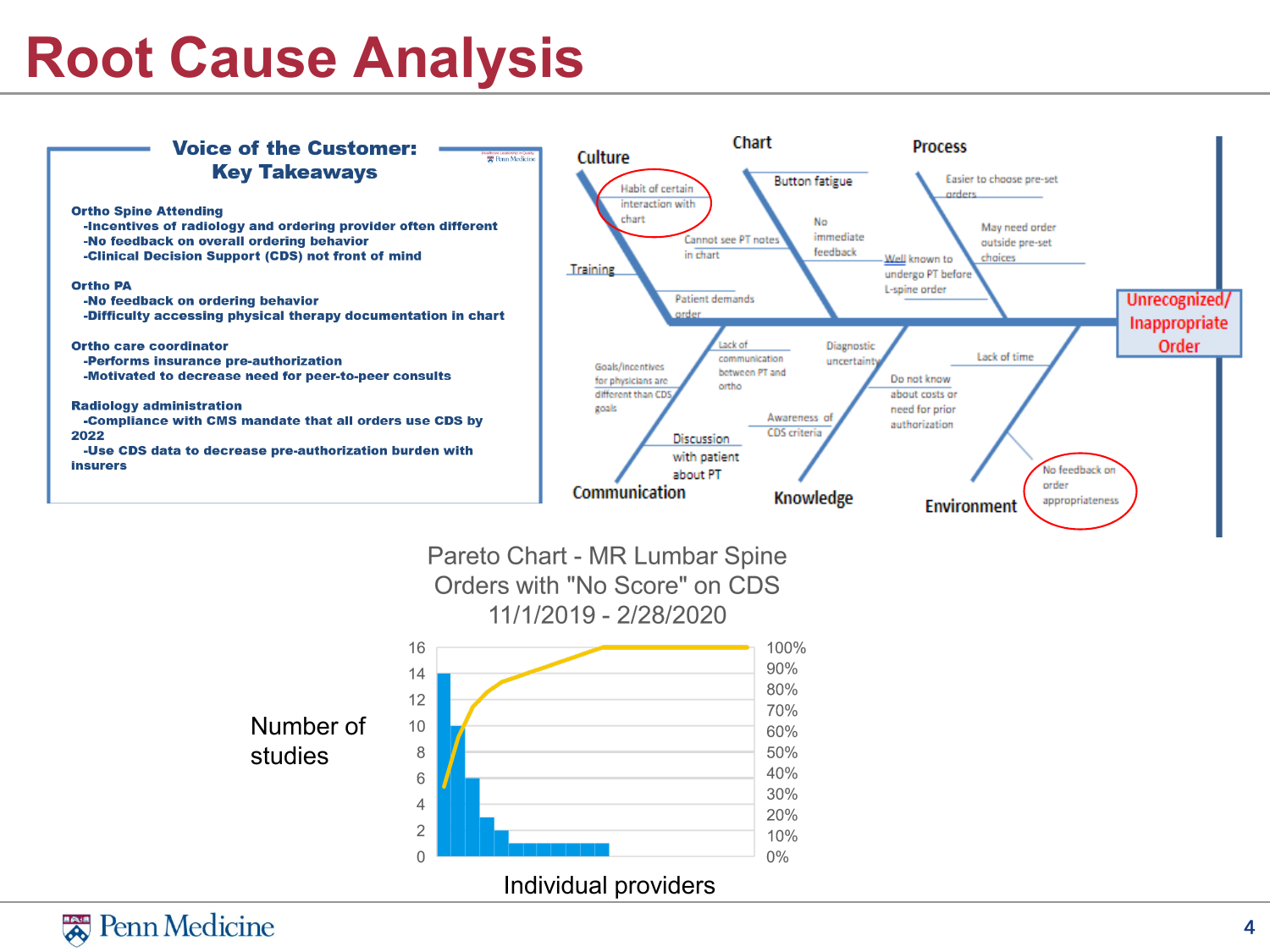### **Countermeasure / Intervention**

 Implementation of a commercially available EPIC-integrated AI driven tool to match Free Text order entries to recognized and scorable structured indications**.**

| Priority:             | Routine<br>STAT <sup> </sup><br>Today<br>Routine                  |                        |                    |  |  |
|-----------------------|-------------------------------------------------------------------|------------------------|--------------------|--|--|
| Reason for Exam:      | ρ<br>low back pain                                                |                        |                    |  |  |
|                       | % Medical Cond Name                                               | <b>Medical Cond ID</b> |                    |  |  |
|                       | <b>Back pain, cauda equina syndrome suspected</b>                 | 1051831                | lal osteoarthritis |  |  |
|                       | Back pain, chronic, mechanical or overuse (Ped 0-18y)             | 1054003                | erosis, monitor    |  |  |
|                       | $\blacksquare$ Back pain or radiculopathy, $> 6$ wks              | 1051825                | <b>thesis</b>      |  |  |
|                       | $\blacksquare$ Back pain or radiculopathy, < 6 wks, uncomplicated | 1051827                |                    |  |  |
|                       | Back pain or radiculopathy, cancer or infection suspected         | 1051860                |                    |  |  |
|                       | <b>Back pain or radiculopathy, immunocompromised</b>              | 1051823                |                    |  |  |
|                       | Back pain or radiculopathy, osteoporosis presence or risk         | 1051862                |                    |  |  |
|                       | Back pain or radiculopathy, prior surgery, new symptoms           | 1051864                |                    |  |  |
| Does the patient hav  | <b>Back pain or radiculopathy, traumally</b>                      | 1051829                |                    |  |  |
| Is the patient any of | Back pain, progressive neurologic deficit                         | 1051832                |                    |  |  |
|                       | Search Recent                                                     |                        |                    |  |  |
|                       | $\checkmark$ None apply                                           |                        |                    |  |  |

Appearance of the selection of indications for MRI-LS in the Epic EHR.

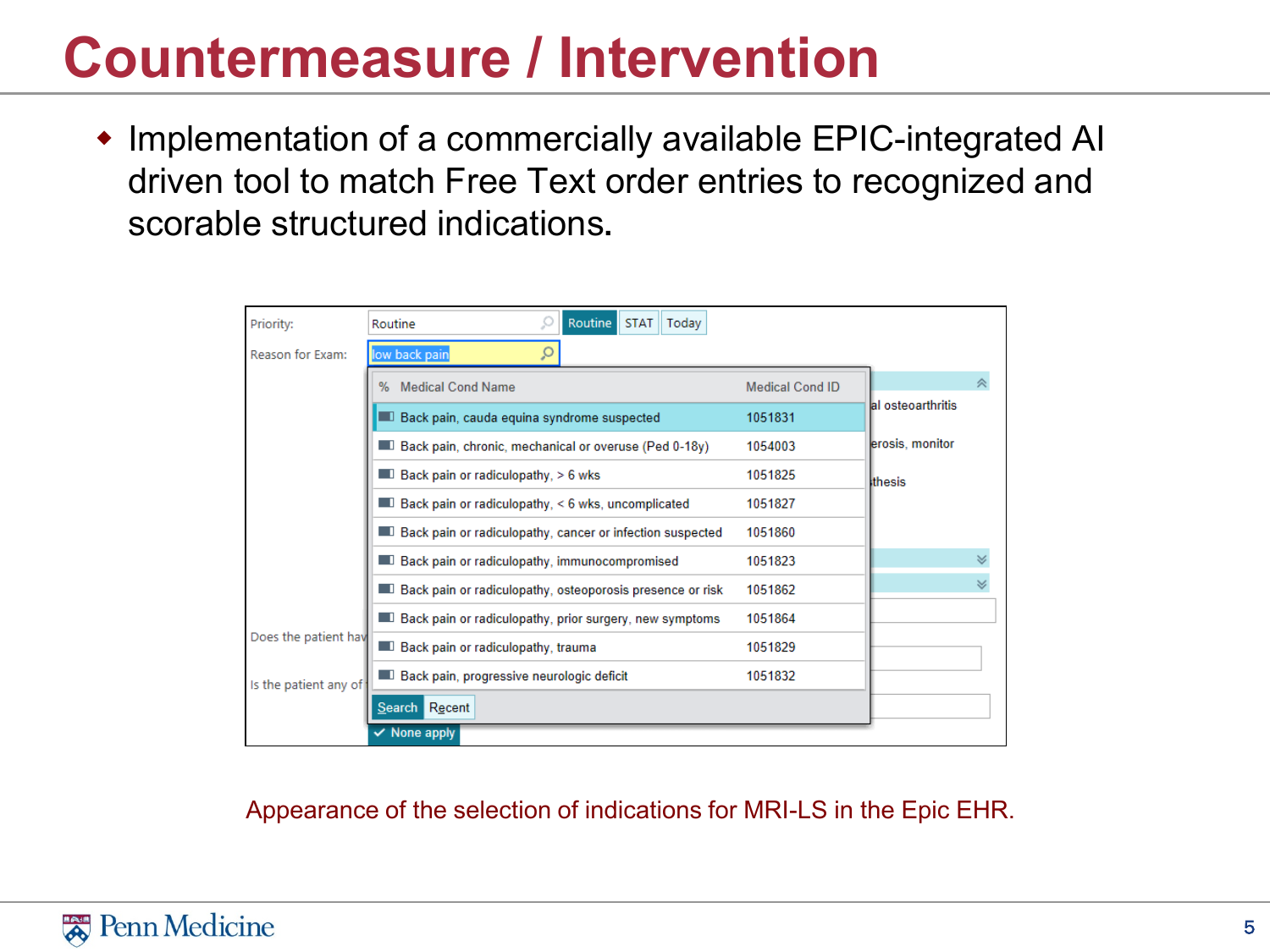# **Results to Date – Spine-Only Providers**

 Orthopedic spine surgery providers entered significantly fewer 'No Score' orders after implementation of the AI tool, driven primarily by ordering behavior of Advanced Practice Providers (APPs).

| <b>Ortho Spine Provider scores</b> |           |           |  |  |  |  |
|------------------------------------|-----------|-----------|--|--|--|--|
|                                    | Pre       | Post      |  |  |  |  |
| Appropriate                        | 120 (73%) | 163 (80%) |  |  |  |  |
| May be Appropriate                 | 25 (15%)  | 32 (16%)  |  |  |  |  |
| Inappropriate                      | 5(3%)     | 2(1%)     |  |  |  |  |
| No Score                           | 14 (9%)   | 7(3%)     |  |  |  |  |
| Total                              | 164       | 204       |  |  |  |  |

Pre vs. Post MR Lumbar Spine Order CDS Scores for MD spine providers



Pre vs. Post MR Lumbar Spine Order CDS Scores for APP spine providers



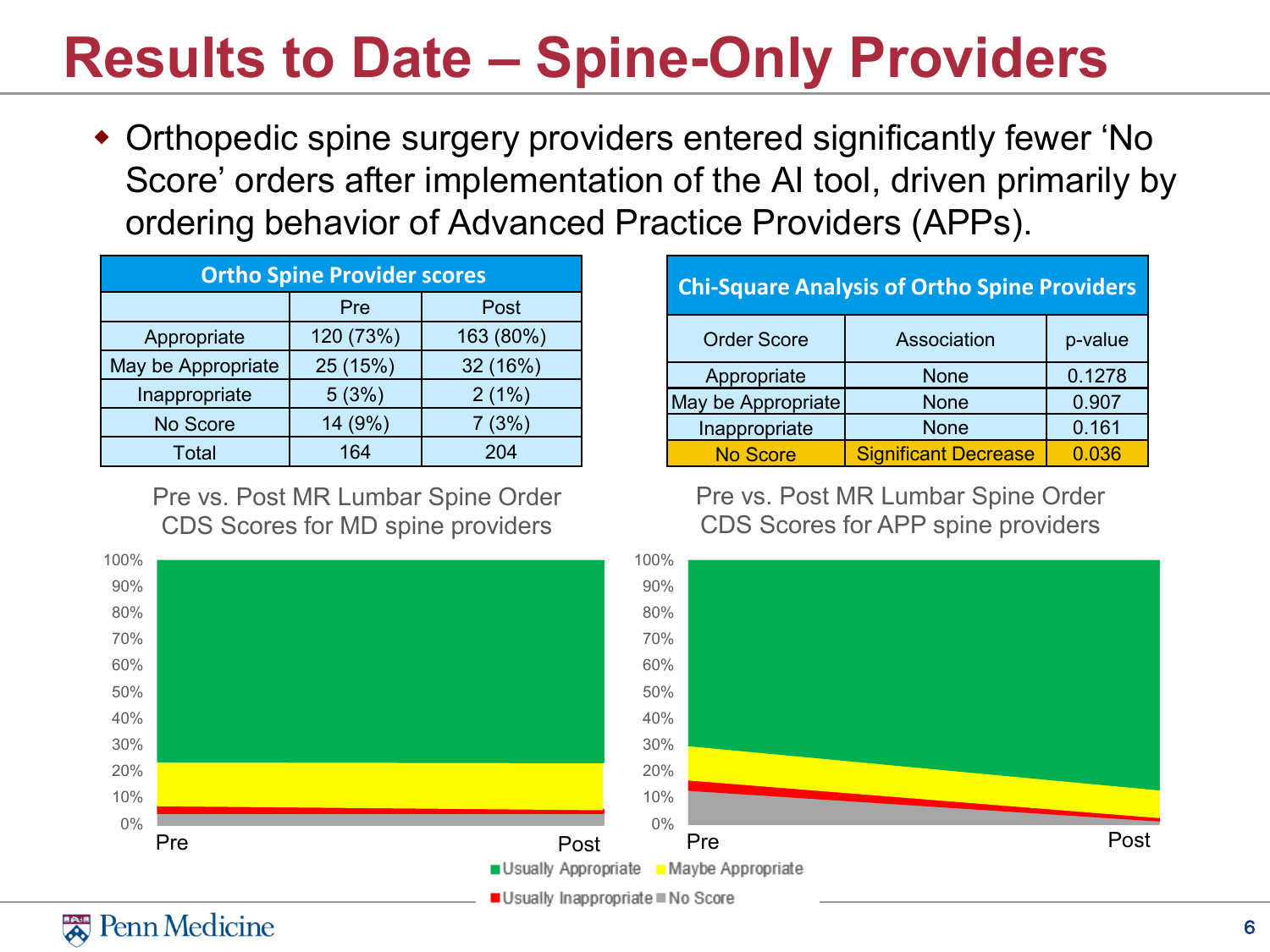# **Results to Date – All Ortho Providers**

 In comparison, across all orthopedic providers there was no significant overall change in ordering behavior using a 2x4 chi-square contingency table between the pre- and post-intervention periods (p=0.397).

| <b>Total</b>              | <b>Before</b>        | <b>After</b> |  |
|---------------------------|----------------------|--------------|--|
| <b>Appropriate</b>        | 273 (77%)            | 223 (71%)    |  |
| <b>May be appropriate</b> | 36 (10%)<br>37 (12%) |              |  |
| <b>Inappropriate</b>      | 11(3%)               | 6(2%)        |  |
| <b>No Score</b>           | 34 (10%)             | 48 (15%)     |  |
| <b>Total</b>              | 354                  | 314          |  |

 The significant differences in the ordering habits between physicians and APPs after the AI tool intervention remain in the broader cohort of all orthopedic providers.

| <b>BEFORE</b><br><b>INTERVENTION</b> | <b>MD</b> | <b>PA</b> | <b>AFTER</b><br><b>INTERVENTION</b> | <b>MD</b> | <b>PA</b> |
|--------------------------------------|-----------|-----------|-------------------------------------|-----------|-----------|
| <b>Appropriate</b>                   | 122 (77%) | 151 (77%) | <b>Appropriate</b>                  | 136 (65%) | 87 (83%)  |
| May be appropriate                   | 16 (10%)  | 20 (10%)  | May be appropriate                  | 26 (12%)  | 11(11%)   |
| Inappropriate                        | 3(2%)     | 8(4%)     | Inappropriate                       | 3(1%)     | 3(3%)     |
| <b>No Score</b>                      | 18 (11%)  | 16 (8%)   | <b>No Score</b>                     | 45 (21%)  | 3(3%)     |
| <b>Total</b>                         | 159       | 195       | <b>Total</b>                        | 210       | 104       |
| 2x4 Chi-square, $p = 0.517$          |           |           | 2x4 Chi-square, $p < 0.001$         |           |           |

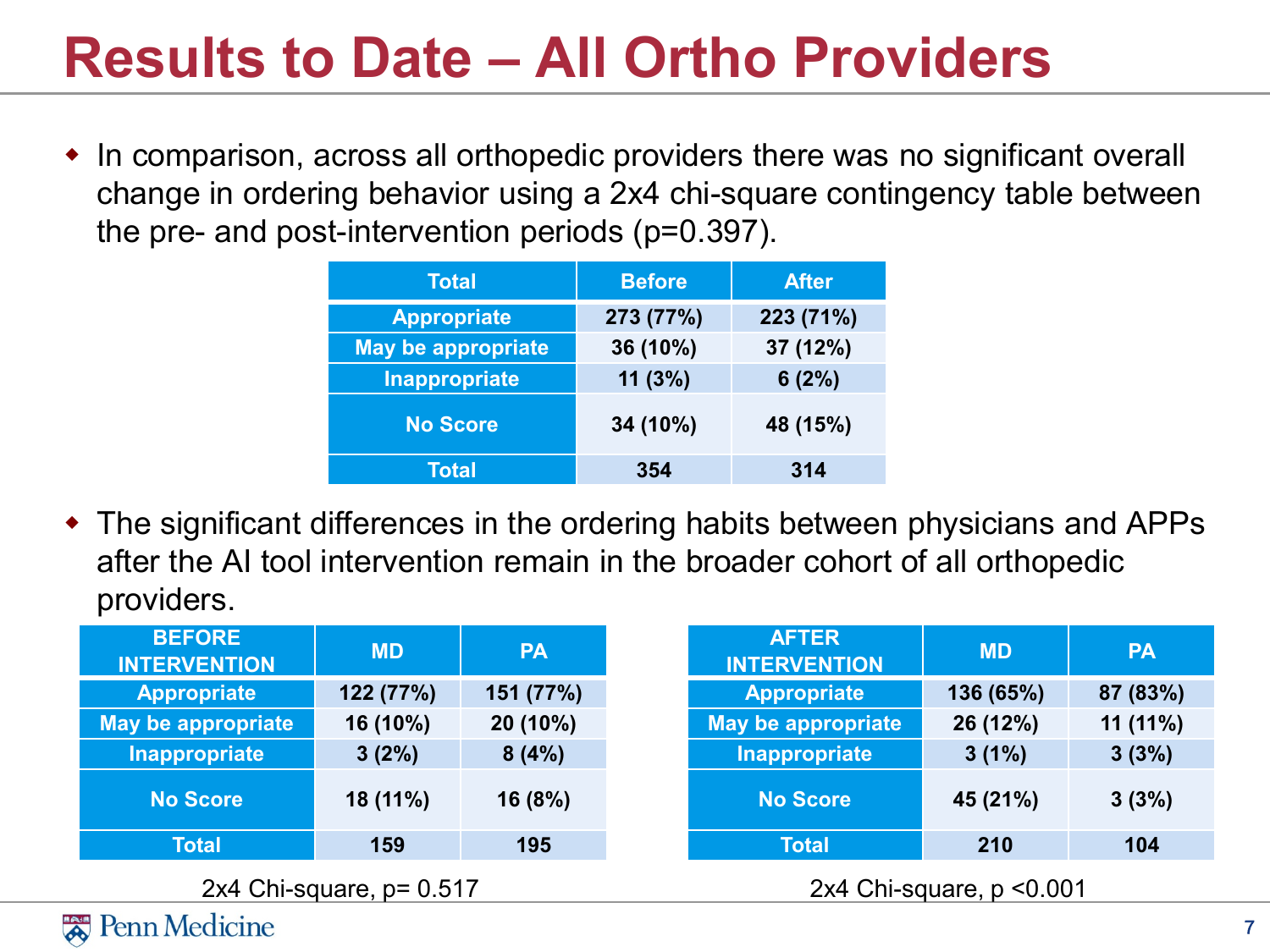#### **Discussion and Future Direction**

#### **Discussion**

- **The CDS AI tool was more effective at reducing 'No Score' orders in the** subspecialty orthopedic spine clinic compared to all orthopedic providers.
- The AI tool positively decreased the proportion of 'No Score' orders and increased the proportion of 'Usually Appropriate' orders among APPs but not among physicians.

#### **Future Directions**

- Evaluate the impact of the AI tool on ordering patterns of non-orthopedic providers (e.g. primary care physicians).
- **Neasure impact of AI tool on outlier providers.**
- **Consider targeted intervention with report cards on outlier providers.**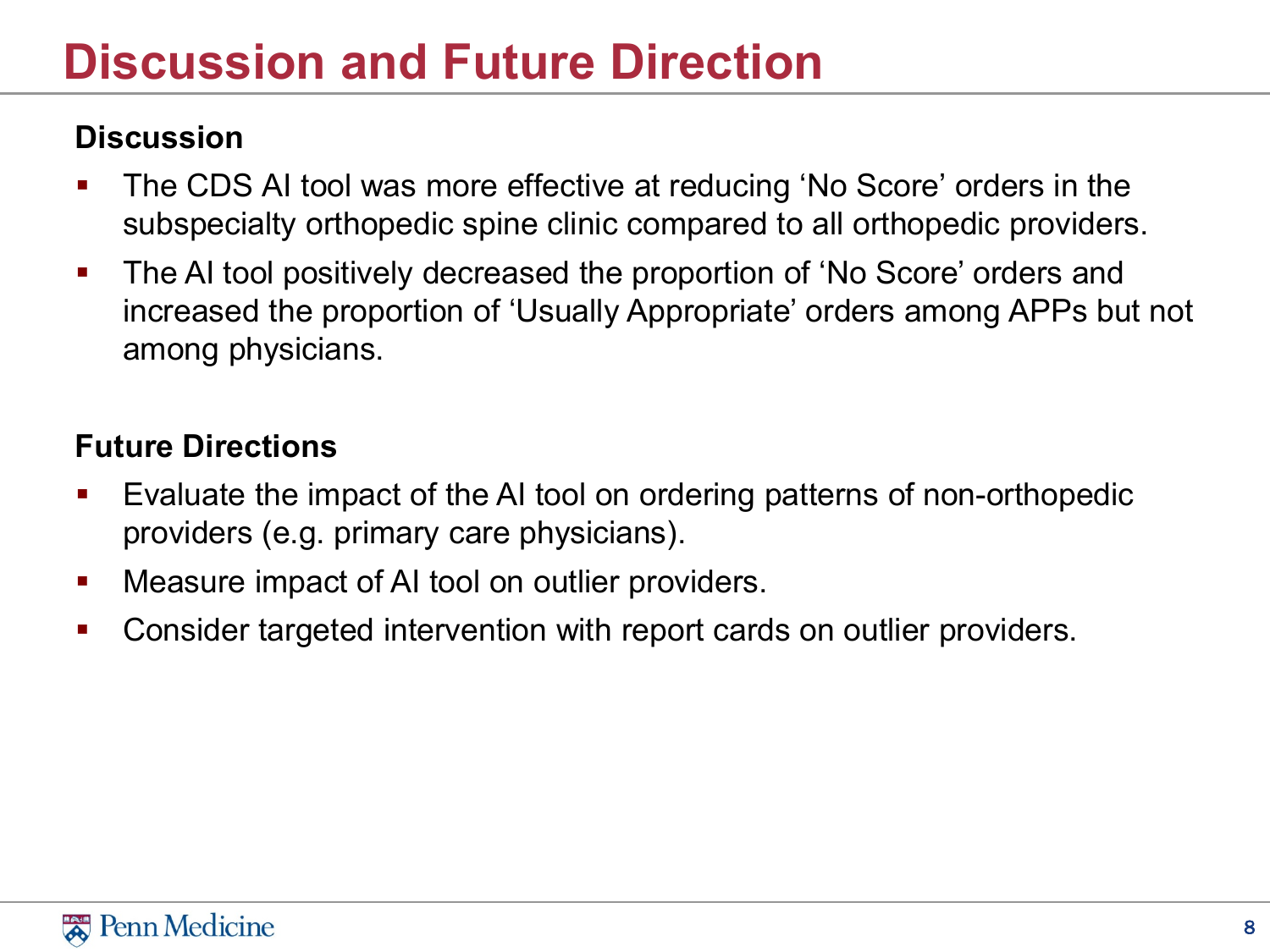#### **References**

- ◆ Hentel K, Menard A, Khorasani R. New CMS Clinical Decision Support Regulations: A Potential Opportunity with Major Challenges. Radiology. 2017 Apr;283(1):10-13.
- ◆ Sutton RT, Pincock D, Baumgart DC, Sadowski DC, Fedorak RN, Kroeker KI. An overview of clinical decision support systems: benefits, risks, and strategies for success. *NPJ Digit Med*. 2020;3:17.
- "Hospital Outpatient Quality Reporting Program." *Center for Medicare and Medicaid Services*,

https://www.cms.gov/Medicare/Quality-Initiatives-Patient-Assessment-

Instruments/HospitalQualityInits/HospitalOutpatientQualityReportin gProgram. Web. Accessed 10/4/2021.